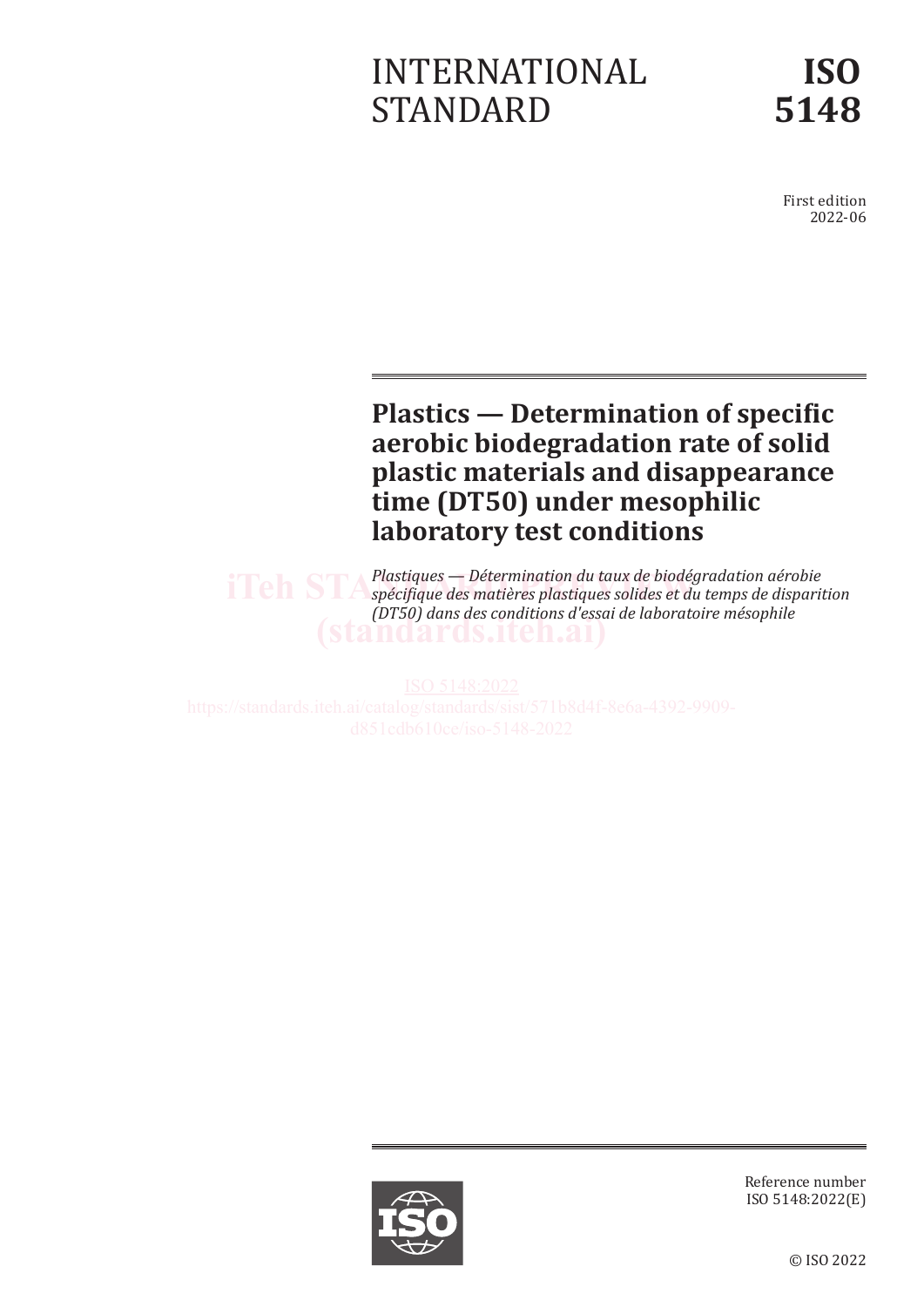# Teh STANDARD PREVIEW<br>
(standards.iteh.aicatalog/standards/siat/571b8d4f-8e6a-4392-9909-<br>
dS1cdb610ce/iso-5148-2022<br>
dS1cdb610ce/iso-5148-2022<br>
HT PROTECTED DOCUMENT<br>
HTTPROTECTED DOCUMENT<br>
HTTPROTECTED DOCUMENT<br>
HTTPROTECT



### **COPYRIGHT PROTECTED DOCUMENT**

### © ISO 2022

All rights reserved. Unless otherwise specified, or required in the context of its implementation, no part of this publication may be reproduced or utilized otherwise in any form or by any means, electronic or mechanical, including photocopying, or posting on the internet or an intranet, without prior written permission. Permission can be requested from either ISO at the address below or ISO's member body in the country of the requester.

ISO copyright office CP 401 • Ch. de Blandonnet 8 CH-1214 Vernier, Geneva Phone: +41 22 749 01 11 Email: copyright@iso.org Website: [www.iso.org](https://www.iso.org)

Published in Switzerland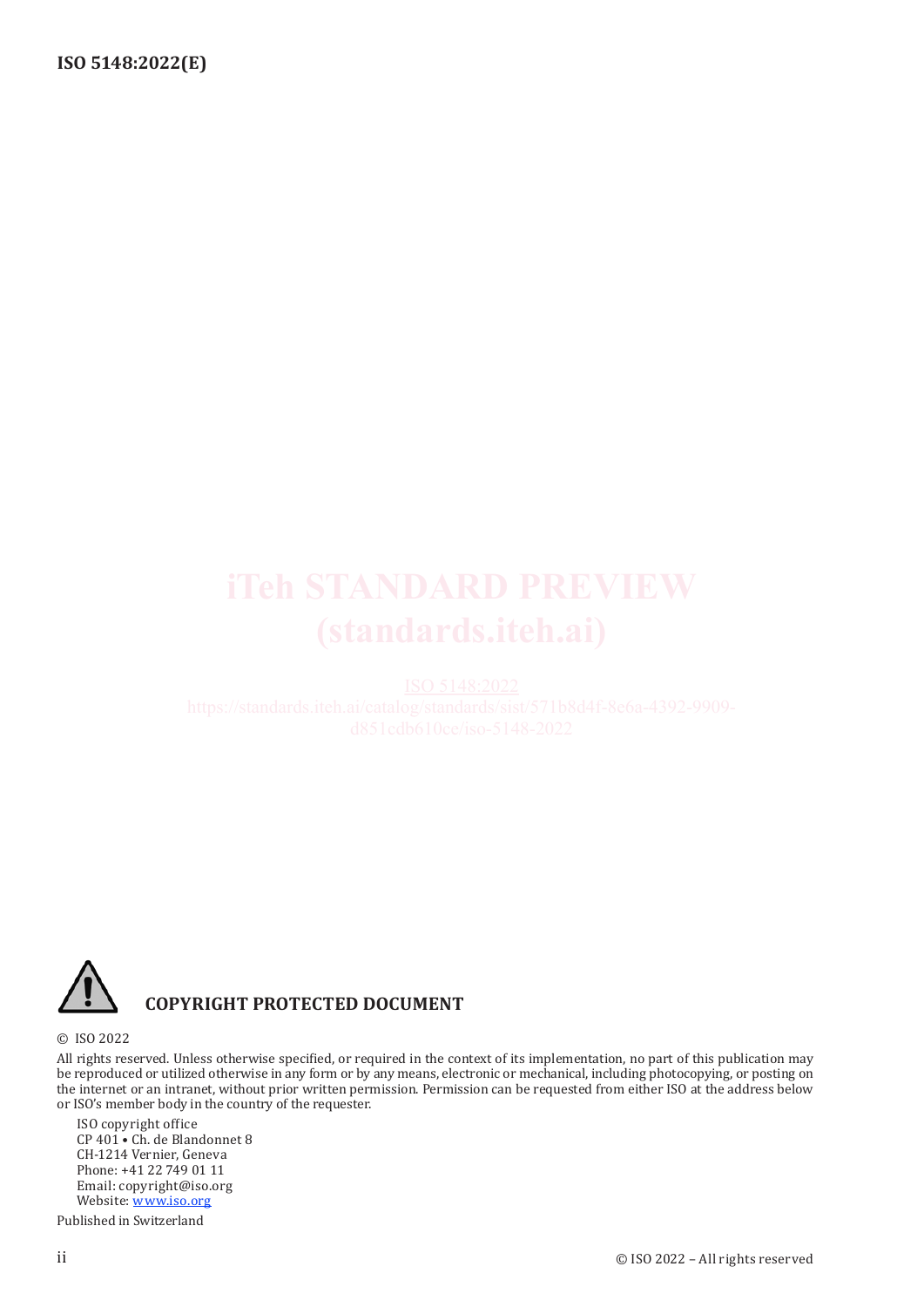# **Contents**

| 1<br>$\overline{2}$<br>3<br>4<br>5<br>5.1<br>5.2<br>5.3<br>5.4<br>6<br>6.1<br>6.2<br>6.2.1<br>6.2.2<br>6.3<br>Sample preparation <b>with the contract of the contract of the contract of the contract of the contract of the contract of the contract of the contract of the contract of the contract of the contract of the contract of the c</b><br>6.3.1<br>Determination of the net $CO2$ evolution<br>$\overline{7}$<br>Determination of the specific aerobic biodegradation rate and disappearance time 8<br>8<br>Determination of $C_R$ disappearance <b><i>manufacture in the contract of <math>C_R</math></i></b> disappearance <b><i>g</i></b><br>8.1<br>8.2<br>8.3<br>9<br>Bibliography 26 |  |  |
|-------------------------------------------------------------------------------------------------------------------------------------------------------------------------------------------------------------------------------------------------------------------------------------------------------------------------------------------------------------------------------------------------------------------------------------------------------------------------------------------------------------------------------------------------------------------------------------------------------------------------------------------------------------------------------------------------------|--|--|
|                                                                                                                                                                                                                                                                                                                                                                                                                                                                                                                                                                                                                                                                                                       |  |  |
|                                                                                                                                                                                                                                                                                                                                                                                                                                                                                                                                                                                                                                                                                                       |  |  |
|                                                                                                                                                                                                                                                                                                                                                                                                                                                                                                                                                                                                                                                                                                       |  |  |
|                                                                                                                                                                                                                                                                                                                                                                                                                                                                                                                                                                                                                                                                                                       |  |  |
|                                                                                                                                                                                                                                                                                                                                                                                                                                                                                                                                                                                                                                                                                                       |  |  |
|                                                                                                                                                                                                                                                                                                                                                                                                                                                                                                                                                                                                                                                                                                       |  |  |
|                                                                                                                                                                                                                                                                                                                                                                                                                                                                                                                                                                                                                                                                                                       |  |  |
|                                                                                                                                                                                                                                                                                                                                                                                                                                                                                                                                                                                                                                                                                                       |  |  |
|                                                                                                                                                                                                                                                                                                                                                                                                                                                                                                                                                                                                                                                                                                       |  |  |
|                                                                                                                                                                                                                                                                                                                                                                                                                                                                                                                                                                                                                                                                                                       |  |  |
|                                                                                                                                                                                                                                                                                                                                                                                                                                                                                                                                                                                                                                                                                                       |  |  |
|                                                                                                                                                                                                                                                                                                                                                                                                                                                                                                                                                                                                                                                                                                       |  |  |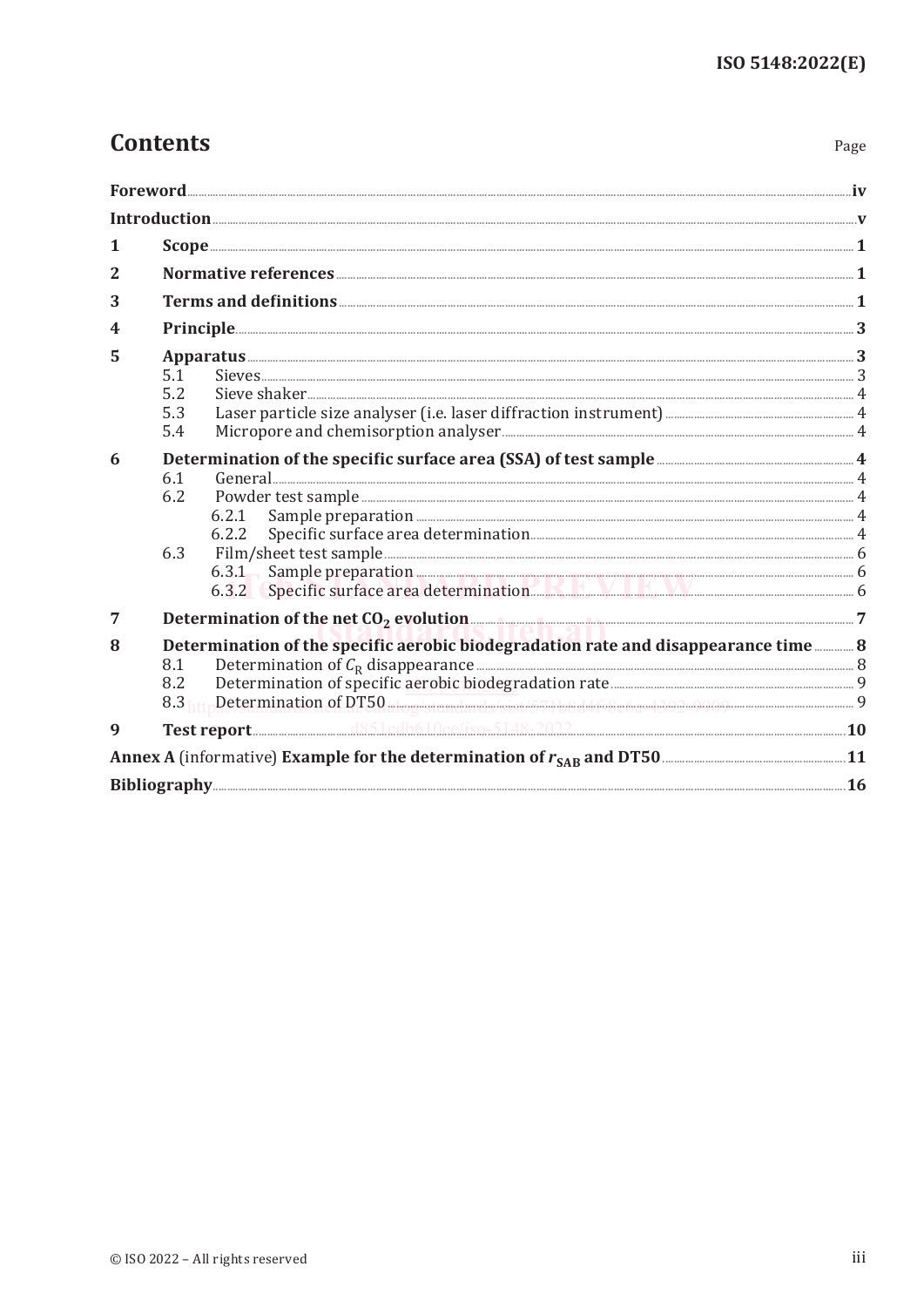# **Foreword**

ISO (the International Organization for Standardization) is a worldwide federation of national standards bodies (ISO member bodies). The work of preparing International Standards is normally carried out through ISO technical committees. Each member body interested in a subject for which a technical committee has been established has the right to be represented on that committee. International organizations, governmental and non-governmental, in liaison with ISO, also take part in the work. ISO collaborates closely with the International Electrotechnical Commission (IEC) on all matters of electrotechnical standardization.

The procedures used to develop this document and those intended for its further maintenance are described in the ISO/IEC Directives, Part 1. In particular, the different approval criteria needed for the different types of ISO documents should be noted. This document was drafted in accordance with the editorial rules of the ISO/IEC Directives, Part 2 (see [www.iso.org/directives\)](https://www.iso.org/directives-and-policies.html).

Attention is drawn to the possibility that some of the elements of this document may be the subject of patent rights. ISO shall not be held responsible for identifying any or all such patent rights. Details of any patent rights identified during the development of the document will be in the Introduction and/or on the ISO list of patent declarations received (see [www.iso.org/patents](https://www.iso.org/iso-standards-and-patents.html)).

Any trade name used in this document is information given for the convenience of users and does not constitute an endorsement.

For an explanation of the voluntary nature of standards, the meaning of ISO specific terms and expressions related to conformity assessment, as well as information about ISO's adherence to the World Trade Organization (WTO) principles in the Technical Barriers to Trade (TBT), see [www.iso.org/iso/foreword.html.](https://www.iso.org/foreword-supplementary-information.html) interaction and the model of the model of the model of the model of the model of the model of the model of the model and the model of the model and the model of the model and the model and the model of the model of the mod **(standards.iteh.ai)**

This document was prepared by Technical Committee ISO/TC 61, *Plastics*, Subcommittee SC 14, *Environmental aspects*.

Any feedback or questions on this document should be directed to the user's national standards body. A complete listing of these bodies can be found at <u>www.iso.org/members.html</u>.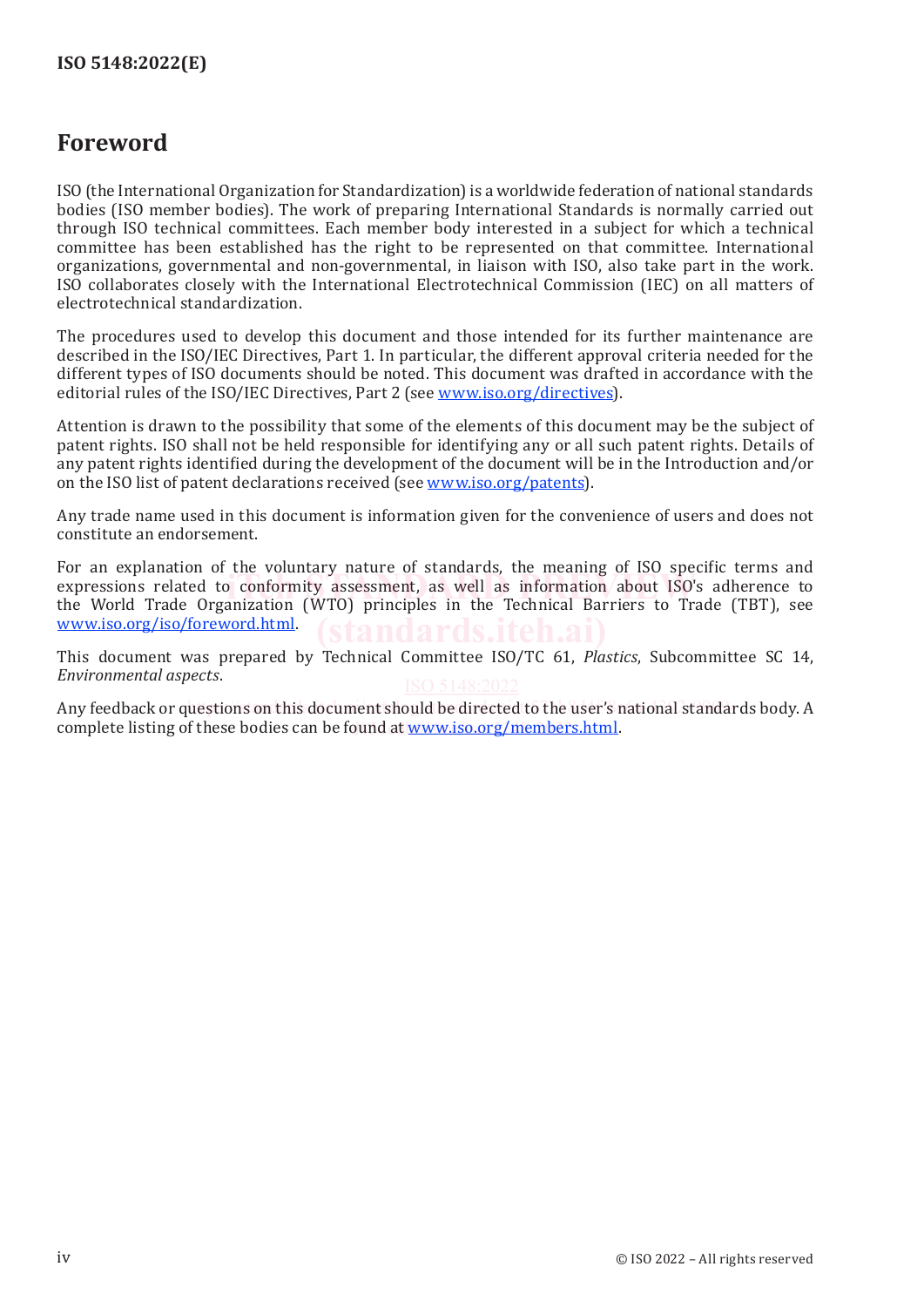# **Introduction**

Several test methods have been developed by ISO to measure the biodegradation degree of plastics. Under aerobic conditions, the biodegradation reaction of a material is described by the following reaction:

 $C_M + O_2 \rightarrow C_{CO_2} + H_2O + C_B$ 

where

 $C_M$  is the organic carbon present in the test material (e.g. a polymer or a plastic material);

 $C_{CO<sub>2</sub>}$  is the carbon evolved as carbon dioxide;

 $C_{\rm B}$  is the carbon assimilated by microorganism and incorporated in the microbial biochemistry.

The test methods follow the biodegradation reaction by measuring either the oxygen uptake (disappearance of the reactant) or the  $CO<sub>2</sub>$  evolution (formation of the product). The test methods return a biodegradation percentage (which, strictly speaking, is a "mineralization" percentage). This value is the reaction yield percentage, i.e. the mass of carbon oxidised to  $CO<sub>2</sub>$  during the reaction (actual yield) in comparison with the maximum possible yield (theoretical yield). This is expressed as evolved  $CO<sub>2</sub>/$ theoretical  $CO<sub>2</sub>$ , the latter value being the amount of  $CO<sub>2</sub>$  obtained in case of total oxidation of the original carbon present in the test substance.

A reliable test method for the determination of the  $C_B$ , i.e. the amount of  $C_M$  that has been assimilated in the biomass is not available at the date of publication.

the biomass is not available at the date of publication.<br>The test methods are suitable for measuring the final degree of biodegradation but are not suitable for measuring the biodegradation rate, because they do not take into account the surface area of the tested sample. On the other hand, this document provides a guidance on how to measure the biodegradation rate using existing test methods.

Biodegradation of solid, non-water soluble polymers and plastics is a heterogeneous reaction because the polymer is in the solid state while microbes and enzymes are in the liquid phase. Even when the tested material is exposed to solid matrices (e.g. compost, soil, marine sediment) the microbes are in the liquid phase present within the solid matrix (e.g. micropores, macropores). Thus, the reaction of biodegradation happens in the liquid/solid interphase and the available surface area can become a limiting factor. It is a common knowledge that milling increases the biodegradation rate of a plastic sample. The biodegradation speed, i.e. the  $CO<sub>2</sub>$  evolution and the  $O<sub>2</sub>$  uptake rates, is controlled by the surface area of the tested sample. Therefore, biodegradation rate must be expressed as a function of the available surface area, otherwise the information is pointless and paradoxical results can be obtained. d851cdb610ce/iso-5148-2022

There is an increasing interest in determining the biodegradation rate and related parameters (such as the disappearance time 50, DT50, i.e. the time within which the initial concentration of the test substance is reduced by 50 %) in order to assess the risk in the case of accidental or deliberate leakage of biodegradable plastics into the environment. Degradation of organic substances in the environment influences exposure and, hence, it is a key parameter for estimating the risk of long-term adverse effects on biota.

This document enables to determine the specific aerobic biodegradation rate i.e. the amount of carbon mineralized per unit time per unit surface area, under the conditions defined by the applied test method.

The approach showed in this document is aimed to measure mineralization rate. It differs from ISO 23832 that describes a test method for the determination of the physical degradation rate and disintegration degree of plastic materials. On the other hand, ISO 22403 identifies the plastic materials that show intrinsic biodegradability when exposed to marine inocula under mesophilic aerobic laboratory conditions.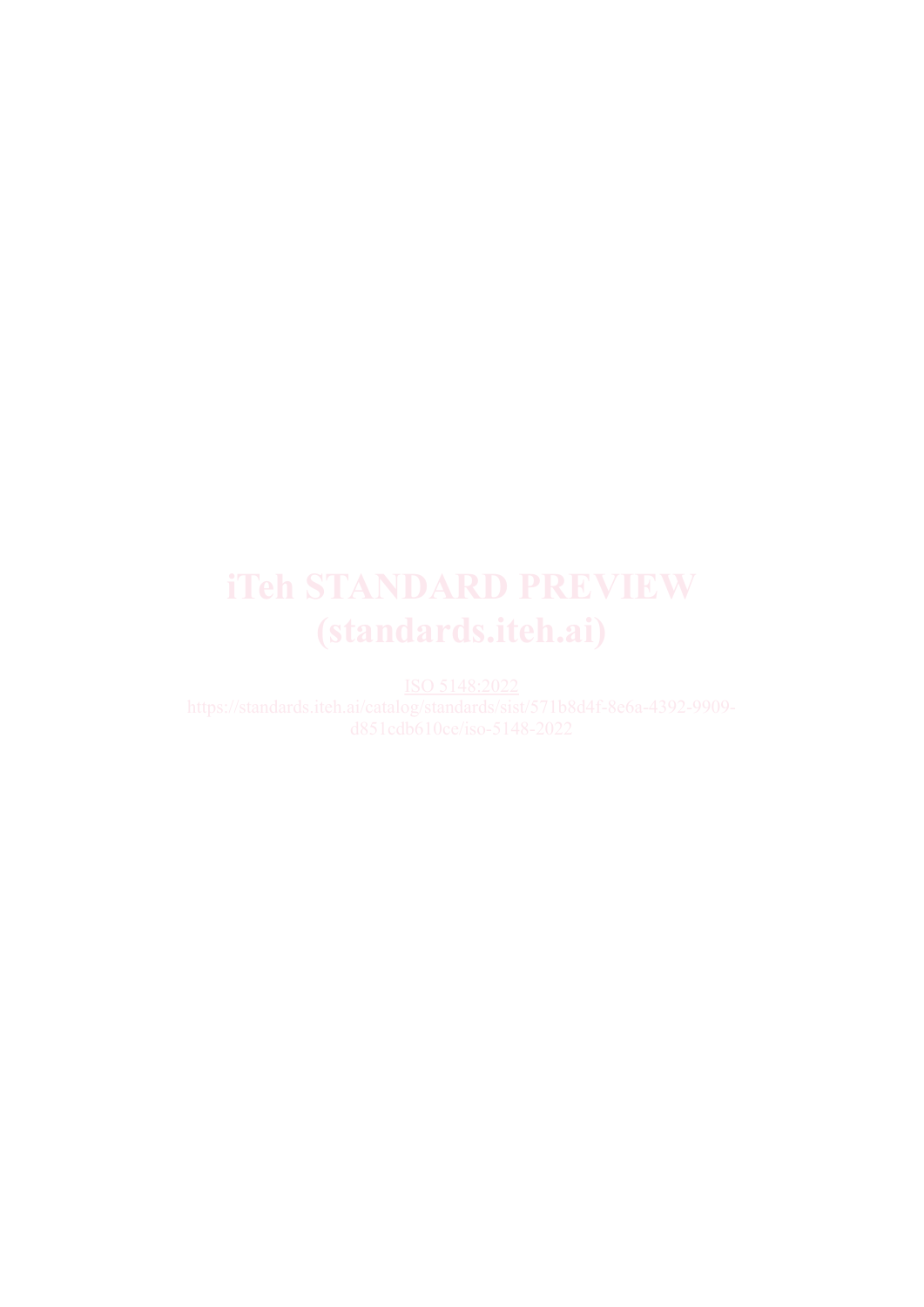# **Plastics — Determination of specific aerobic biodegradation rate of solid plastic materials and disappearance time (DT50) under mesophilic laboratory test conditions**

### **1 Scope**

This document specifies a method to determine the specific aerobic biodegradation rate of solid, nonwater soluble plastic materials under mesophilic conditions.

NOTE The specific aerobic biodegradation rate (which, strictly speaking, is a specific mineralization rate, implying the assessment of the conversion of organic carbon into  $CO<sub>2</sub>$  but neglecting biomass formation) is expressed as amount of carbon mineralized into  $CO<sub>2</sub>$ , per unit time, per unit area.

The method described in this document does not provide information on the ultimate aerobic biodegradability of the tested samples. Biodegradability criteria for plastic materials under mesophilic conditions are provided for example by ISO 23517, and ISO 22403. The method described in this document shall be used to determine the DT50 only when the plastic material is proven to be intrinsically biodegradable using suitable standard specifications such as ISO 23517 and ISO 22403. intrinsically biodegradable using suitable standard specifications such as ISO 23517 and ISO 22403.<br>Furthermore, the biodegradation rate determined on plastic materials whose ultimate biodegradation has not been proven, shall not be considered as a specific characteristic of the whole material.

This document only considers the evolution of  $CO<sub>2</sub>$  as direct measurement of mineralization of the  $\frac{1}{100}$ tested sample.

The method described in this document may be applied also to solid materials used as a reference. ISO 5148:2022 https://standards.iteh.ai/catalog/standards/sist/571b8d4f-8e6a-4392-9909-

This document is not applicable for "marine, soil and freshwater biodegradable" claims of biodegradable plastic materials. For such purposes, see relevant product standards if available.

NOTE Although results can indicate that the tested plastic materials and polymers will biodegrade under the specified test conditions at a certain specific aerobic biodegradation rate or DT50, the results of any laboratory exposure are not directly applicable to environmental compartments including soil, marine environments and limnic areas at the actual site of use or leakage.

### **2 Normative references**

The following documents are referred to in the text in such a way that some or all of their content constitutes requirements of this document. For dated references, only the edition cited applies. For undated references, the latest edition of the referenced document (including any amendments) applies.

ISO 4591, *Plastics — Film and sheeting — Determination of average thickness of a sample, and average thickness and yield of a roll, by gravimetric techniques (gravimetric thickness)*

ISO 4593, *Plastics — Film and sheeting — Determination of thickness by mechanical scanning*

### **3 Terms and definitions**

For the purposes of this document, the following terms and definitions apply.

ISO and IEC maintain terminology databases for use in standardization at the following addresses:

— ISO Online browsing platform: available at [https://www.iso.org/obp](https://www.iso.org/obp/ui)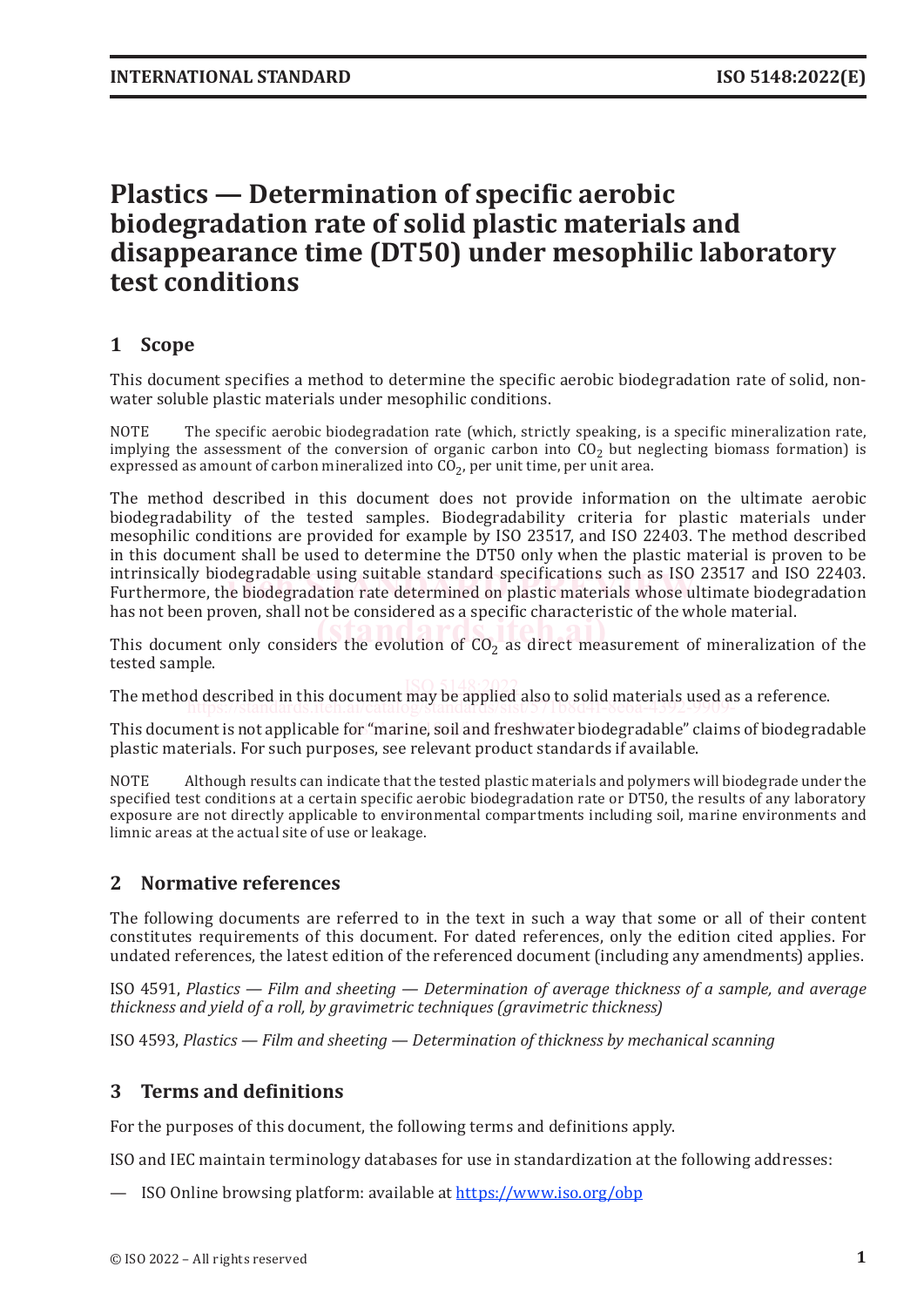IEC Electropedia: available at [https://www](https://www.electropedia.org/).electropedia.org/

### **3.1**

### **film**

thin planar product of arbitrarily limited maximum thickness, in which the thickness is very small compared to the length and width and which is generally supplied in roll form

Note 1 to entry: The arbitrary thickness limit can differ between countries and often between materials.

Note 2 to entry: The thickness of films is typically 0,01 mm to 0,3 mm.

[SOURCE: ISO 10210: 2012, 3.4]

### **3.2**

### **pellet**

small mass of preformed moulding material, having relatively uniform dimensions in any given batch and used as feedstock in moulding and extrusion operations

Note 1 to entry: The average diameter of pellets can range from 1 mm to 5 mm.

[SOURCE: ISO 10210:2012, 3.5]

### **3.3**

### **test material**

product from which a test sample is taken and used to assess the biodegradability of a polymeric item by means of standardized biodegradation tests

[SOURCE: ISO 10210:2012, 3.8]

### **3.4**

### **specific surface area**

### **SSA**

 $\frac{1}{\sqrt{2}}$  ratio of the surface area of a sample of a solid material to its mass

Note 1 to entry: It is expressed in square centimetres per gram (cm $^{2|}$   $\!\times$  g $^{4})$ .)  $\!\times$ 

### **3.5**

### **lag phase**

time, measured in days, from the start of a test until adaptation and/or selection of the degrading microorganisms is achieved and the degree of biodegradation of a chemical compound or organic matter has increased to about 10 % of the maximum level of biodegradation

[SOURCE: ISO 17556:2019, 3.6]

### **3.6**

### **specific aerobic biodegradation rate**

### $r_{SAB}$

ratio of the mineralization rate coefficient, *k*, to the *specific surface area*, SSA (3.4)

Note 1 to entry: It is generally expressed in mmol  $C \times day^{-1} \times cm^{-2}$ .

Note 2 to entry: This is an assessment of the conversion rate of organic carbon into CO2 which neglects biomass formation

### **3.7**

### **disappearance time 50**

### **DT50**

time required for the concentration of the organic carbon of a sample of a solid material to decrease by 50 % of its original value

Note 1 to entry: It is generally expressed in days.

Note 2 to entry: DT50 is also called "dissipation time".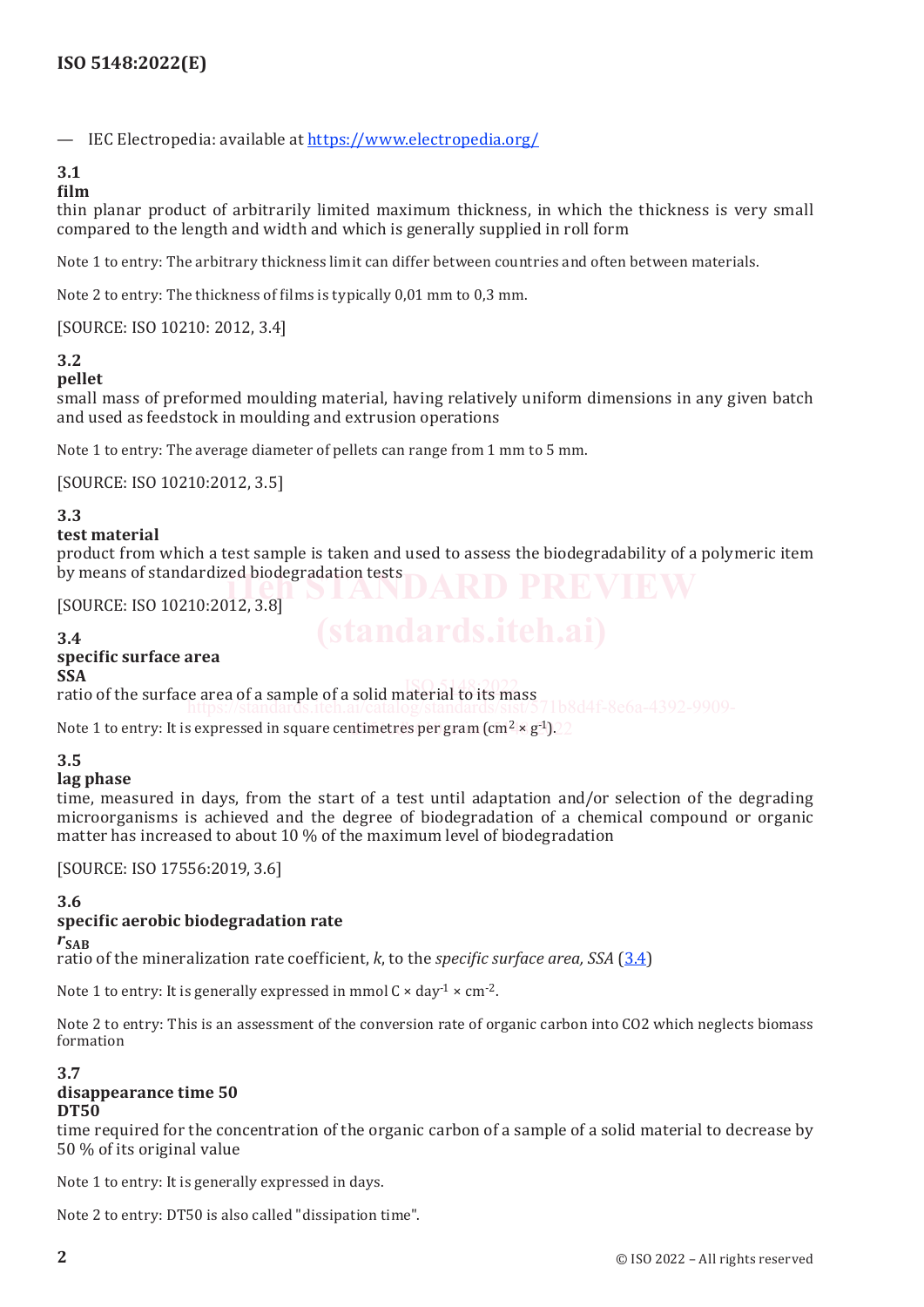### **3.8 mineralisation rate coefficient**

slope of the regression line representing the mineralization of a *test material* (3.3) versus time

Note 1 to entry: It is expressed as millimoles of C that are mineralized into  $CO<sub>2</sub>$  per day (mmol C  $\times$  day<sup>-1</sup>).

## **4 Principle**

*k*

The present document describes a method to determine the specific aerobic biodegradation rate and disappearance time DT50 of solid, non-water soluble plastic materials.

The method described in this document can be considered as an additional extension ("add-on") of the existing ISO standard test methods for measuring biodegradation of plastic materials in order to determine the specific aerobic biodegradation rate.

This document only considers the evolution of  $CO<sub>2</sub>$  as direct measurement of mineralization of the tested sample. The specific aerobic biodegradation rate is intended as specific mineralization rate, and it implies the assessment of the conversion of organic carbon of material into  $CO<sub>2</sub>$  but neglecting biomass formation. This rate is expressed as amount of carbon mineralized into  $CO<sub>2</sub>$ , per unit time, per unit area. It is measured as millimoles  $Cx$  day<sup>-1</sup> × cm<sup>-2</sup>.

Thus, the DT50 as determined following this document is an underestimation of the true dissipation of the tested materials, because conversion into biomass is not accounted for.

The method described in this document can be considered as an additional extension ("add-on"), i.e. a method for the elaboration and expression of results, of the existing ISO and ASTM standard test a method for the elaboration and expression of results, of the existing ISO and ASTM starehods for measuring biodegradation of plastic materials under different test conditions:<br>Methods for measuring biodegradation of plas

— ISO 14852;

- $-$  ISO 17556;
- ASTM D5988;
- ISO 22404;
- ISO 19679;
- ISO 23977-1;
- ASTM D6691;
- ASTM D7991;

The present method makes it possible to determine the specific aerobic biodegradation rate and the disappearance time 50 (DT50) of a test material when tested using existing ISO test methods for biodegradation under mesophilic conditions in relation to surface area of test material.

### **5 Apparatus**

### **5.1 Sieves**

Sample powders with a specific particle size are obtained by using sieves of different sizes, to remove the oversize and undersize fractions. The recommended sieve sizes are of 60 and 120 mesh (250 µm and 125 µm) as specified in ISO 10210.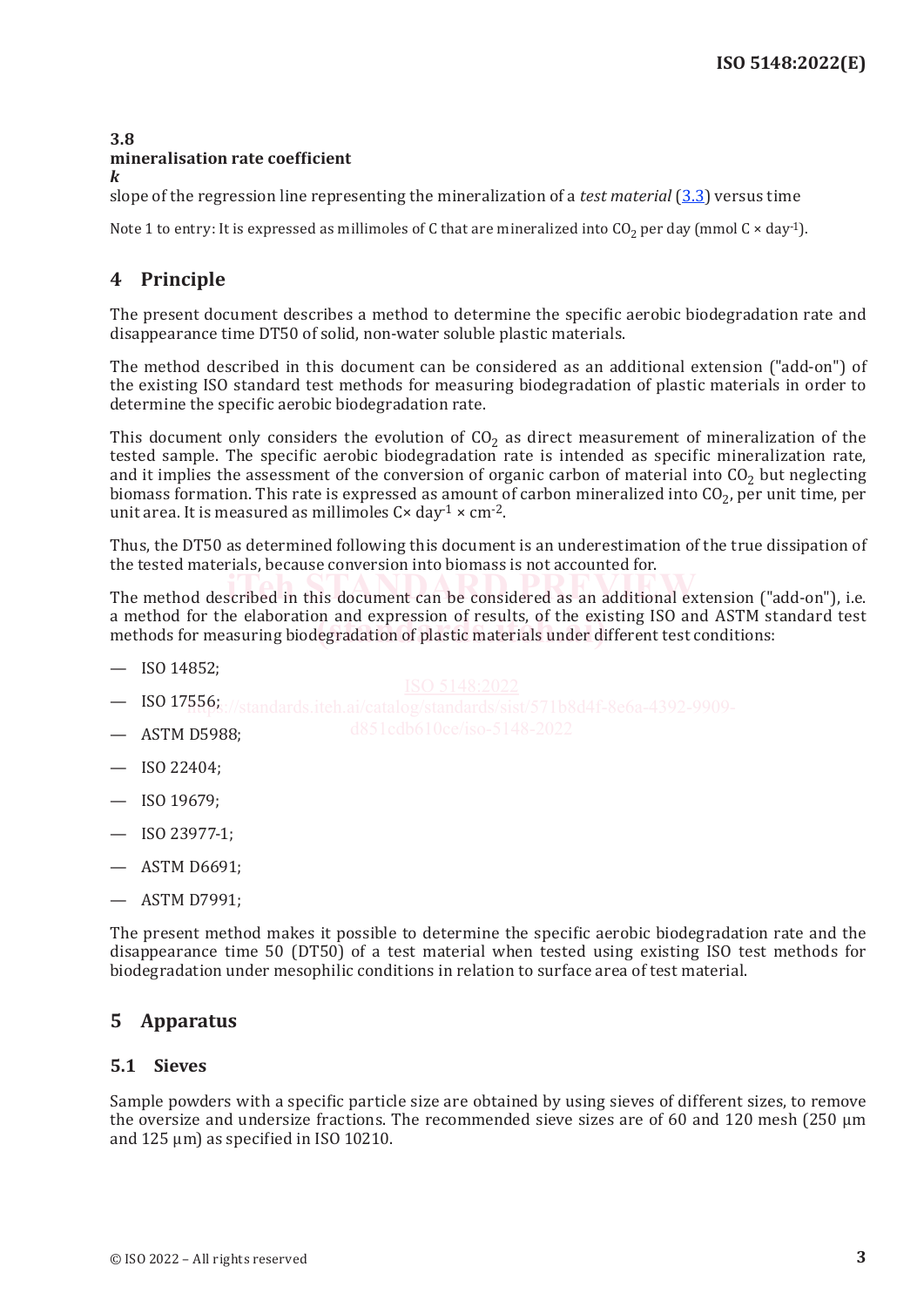### **5.2 Sieve shaker**

An automatic sieve shaker is recommended for the separation of the milled test sample powders. An automatic sieve vibrator can accommodate more than two sieves and will produce more consistent results than the manual use of sieves.

### **5.3 Laser particle size analyser (i.e. laser diffraction instrument)**

Laser diffraction particle size analysers can be used to measure the sizes of particles of powder/granule of test material, both in wet or dry dispersion. The laser diffraction method assumes a spherical particle shape in its optical model. Particle size is calculated by measuring the angle of light scattered by the particles as they pass through a laser beam. The applicable size range is approximately between  $0.1 \mu m$ to 3 mm, following ISO 13320.

### **5.4 Micropore and chemisorption analyser**

The total surface can also be measured with instruments based on the BET method for the determination of the specific surface area of solids by gas adsorption, according to ISO 9277.

### **6 Determination of the specific surface area (SSA) of test sample**

### **6.1 General**

The present method shall be applied to pellets of the plastics material under study, either milled (see 6.2) or converted in films (see 6.3) depending on the test method used for measuring biodegradation.

The specific surface area of a plastic sample (SSA) is the surface area per unit mass, it is an average and The specific surface area of a plastic sample (SSA) is the surface area per unit mass, it is an average and it is expressed as  $\text{cm}^2 \times \text{g}^{\text{-}1}$  of sample.

The density of test material shall be known in order to calculate the SSA of a sample in powder form. ISO 5148:2022  $\frac{1}{100}$  hatch as sharple Known in order to carculate the 55A or a sample in powd-

If a film/sheet is used as a sample, its thickness shall be known for the determination of its SSA.

### **6.2 Powder test sample**

### **6.2.1 Sample preparation**

Refer to ISO 10210:2012, 7.2, for milling of plastic pellets and preparation of a specific size fraction from the powder.

The powder obtained through milling is sieved using two sieves of different mesh size. The powder passing through the sieve with the higher mesh size is collected and then sieved with the sieve of lower mesh size. The fraction remaining on the sieve with the lower mesh size is retained and used as the test sample. The upper and lower fractions from this procedure are discarded. The sieves to be used shall be within the range 125 µm and 700 µm. The maximum difference between the sizes of the used sieves shall be 200  $\mu$ m.

### **6.2.2 Specific surface area determination**

### **6.2.2.1 General**

The specific surface area (SSA) of powder obtained in 6.2.1, is estimated either with a theoretical approach (see  $(6.2.2.2)$ ) or by using an instrumental determination (see  $(6.2.2.3)$ ).

The application of different methodologies can give rise to different SSA values depending on the ability to measure the surface originating from porosity at the nanometric level. For this reason, it is necessary that the results are always accompanied by the declaration of the SSA measurement methodology used,